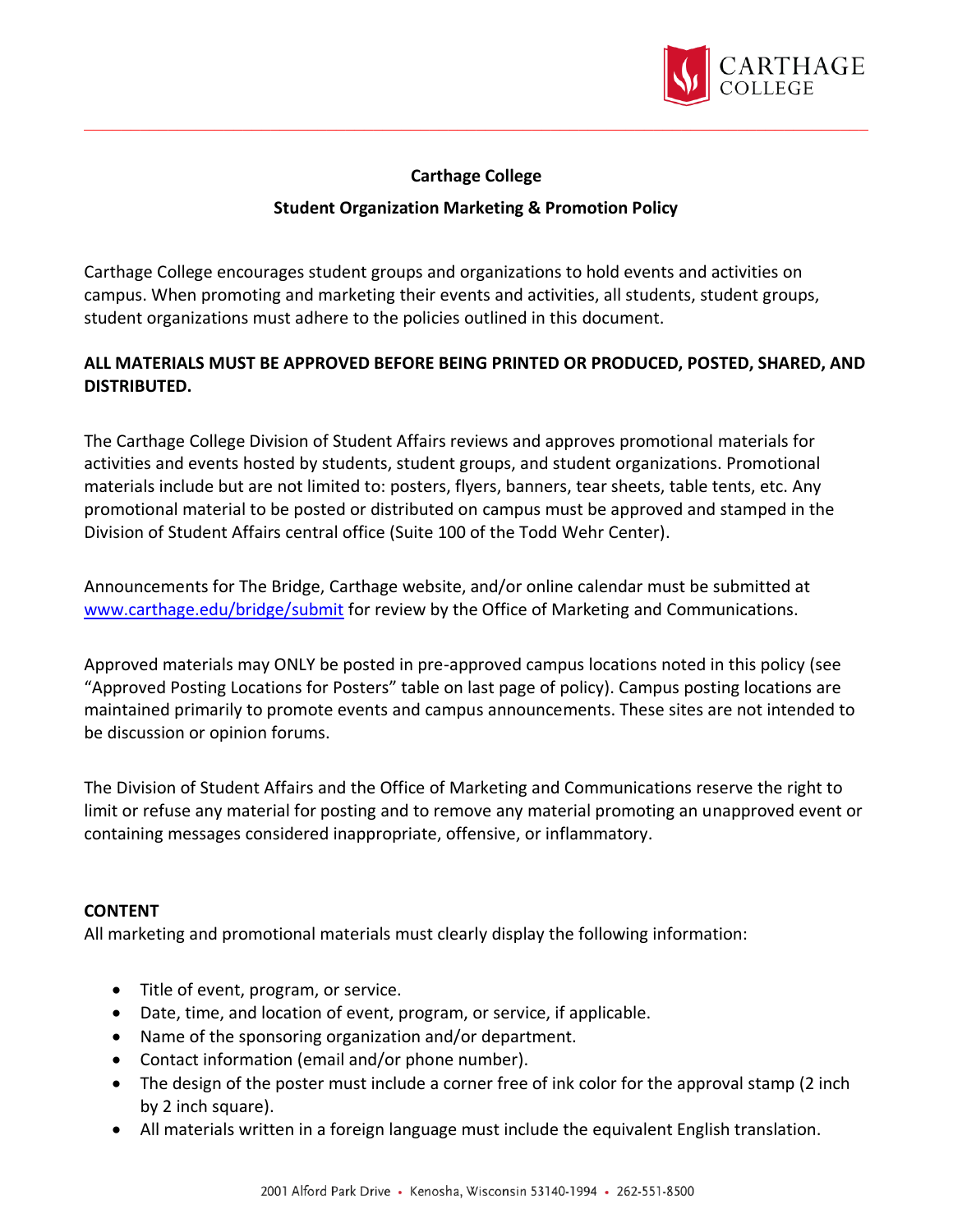All promotional materials must abide by the following guidelines:

- Any event or activity being promoted on campus must be open to all students.
- Promotional materials may not display words or images representing alcoholic beverages, drugs, or related paraphernalia.
- Promotional materials may not be sexually explicit or implicit.
- Promotional materials may not display profanity or inappropriate language.
- Promotional materials may not display a threat or constitute harassment.
- Promotional materials may not depict acts of violence, weapons, or excess gore.
- Promotional materials may not include material that infringes upon trademark or copyright.
- Promotional materials may not defame a specific individual or group, display a genuine threat or constitute harassment, or invade privacy or confidentiality of an individual or group.
- Promotional materials should be culturally inclusive and respect all individuals' dignity.
- Organizations advertising an on-campus activity are not permitted to advertise events off campus without the approval of the Division of Student Affairs and Office of Marketing and Communications.

# **TYPES OF MARKETING AND PROMOTIONAL MATERIALS ELIGIBLE FOR APPROVAL**

Must be approved and stamped before posting/distributing:

- Printed items no larger than 11 inches by 17 inches.
- Table tents or other forms of advertising to be placed in the dining halls must be stamped by the Division of Student Affairs and be approved by the Food Service on-site manager.
- Banners no more than 5 feet in length created in the Student Organization Resource Center.
- Note: Any items posted on the cafeteria stairwell or in approved building walls/door locations must be hung with sticky tack or painter's tape as other items will remove paint from the banister.

Must receive written approval before posting/distributing:

- Electronic messages via The Harbor, The Bridge, and online Carthage.
- Electronic posters/slides to be displayed on digital screens located in the Tower, the Todd Wehr Center, and the Campbell Student Union.
- Sidewalk chalking.
- Novelty items sold or given away.
- Temporary lawn displays.

All materials that cannot be physically stamped must still be approved and conform to the posting policy. Unique and creative ideas or questions may be directed to the Office of Student Involvement.

## **SUBMISSION PROCEDURE AND REVIEW PROCESS FOR STUDENT ORGANIZATIONS**

1) Submit promotional material for approval

Student organizations may upload items digitally through their organization specific portal on The Harbor [\(https://harbor.carthage.edu\)](https://harbor.carthage.edu/) using the Event Registration form. If an organization wishes to submit general promotional materials for approval (not promotion for a specific program or event), they should utilize the Event Registration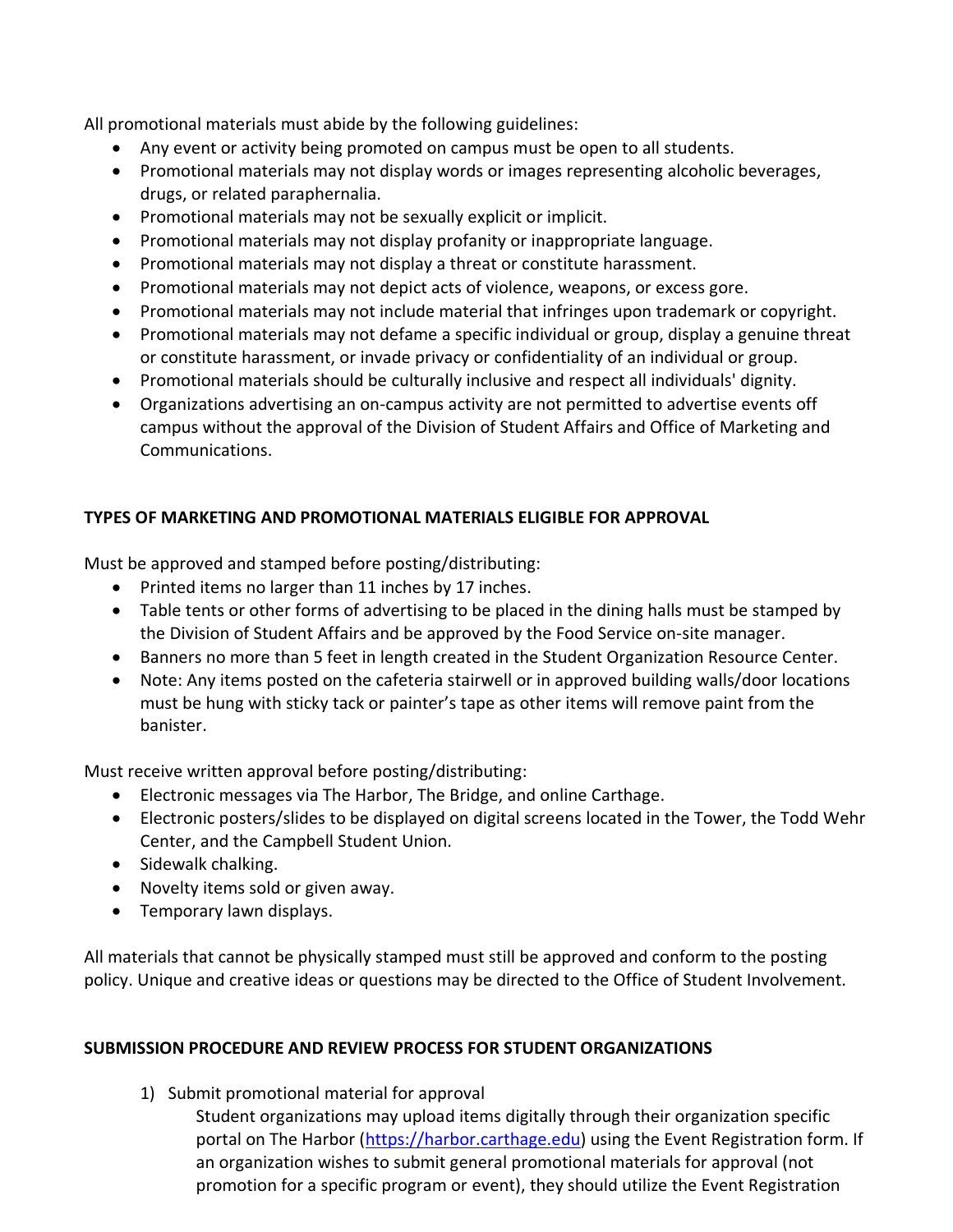form but indicate "invited users only" in the event details section of the form. This will prevent the request from appearing as an event on the Harbor Events main page, yet will include it in the queue for review by Student Involvement staff. Allow at least two full business days for review

- 2) Take all final reviewed copies to the Division of Student Affairs to be stamped. Organizations are responsible for stamping each item. All materials must contain an original approval stamp.
- 3) Post materials in approved posting locations.
- 4) Remove materials within three (3) days after the event has taken place.
- 5) Bridge submissions: Student organizations may submit news and events to The Bridge at [www.carthage.edu/bridge/submit.](http://www.carthage.edu/bridge/submit) All Bridge submissions by students are approved by the Office of Marketing and Communications.

### **POLICY ENFORCEMENT**

- Postings may not be on glass windows, doors, or walls. Postings should only be on designated bulletin boards.
- Any items posted on the cafeteria stairwell or in approved building walls/door locations must be hung with sticky tack or painter's tape as other items will remove paint from the banister.
- Removing an authorized posting in an authorized area before the end of the event is an act of vandalism and will be treated as such via the disciplinary system.
- Unsolicited mass emails, unless approved by the Office of Marketing and Communications, are prohibited.
- Postings may not deface College property.
- Distributing flyers, placing materials under residence hall room doors, or posting flyers on automobiles without permission from the Office of Student Involvement is prohibited.
- Any items posted on kiosks or bulletin boards must be hung with thumbtacks or staples.
- Signs must not be attached to sidewalks, trees, light posts, doors, glass, painted surfaces, sides of buildings, trash cans, fences, or any other non-approved posting area. Postings in violation will be removed. The sponsoring group may be charged for any damage done to these areas.
- Any College official may remove a posting that does not adhere to these policies.
- Failure to comply with the posting policy may result in sanctions for individuals or groups including but not limited to removal of posting, written warnings, fines or loss of posting privileges.
- Posting is not permitted on bulletin boards that have been designated for Resident Assistant use.
- Postings should be posted no more than 30 days prior to an event or program. If extended time is needed, please contact the Office of Student Involvement.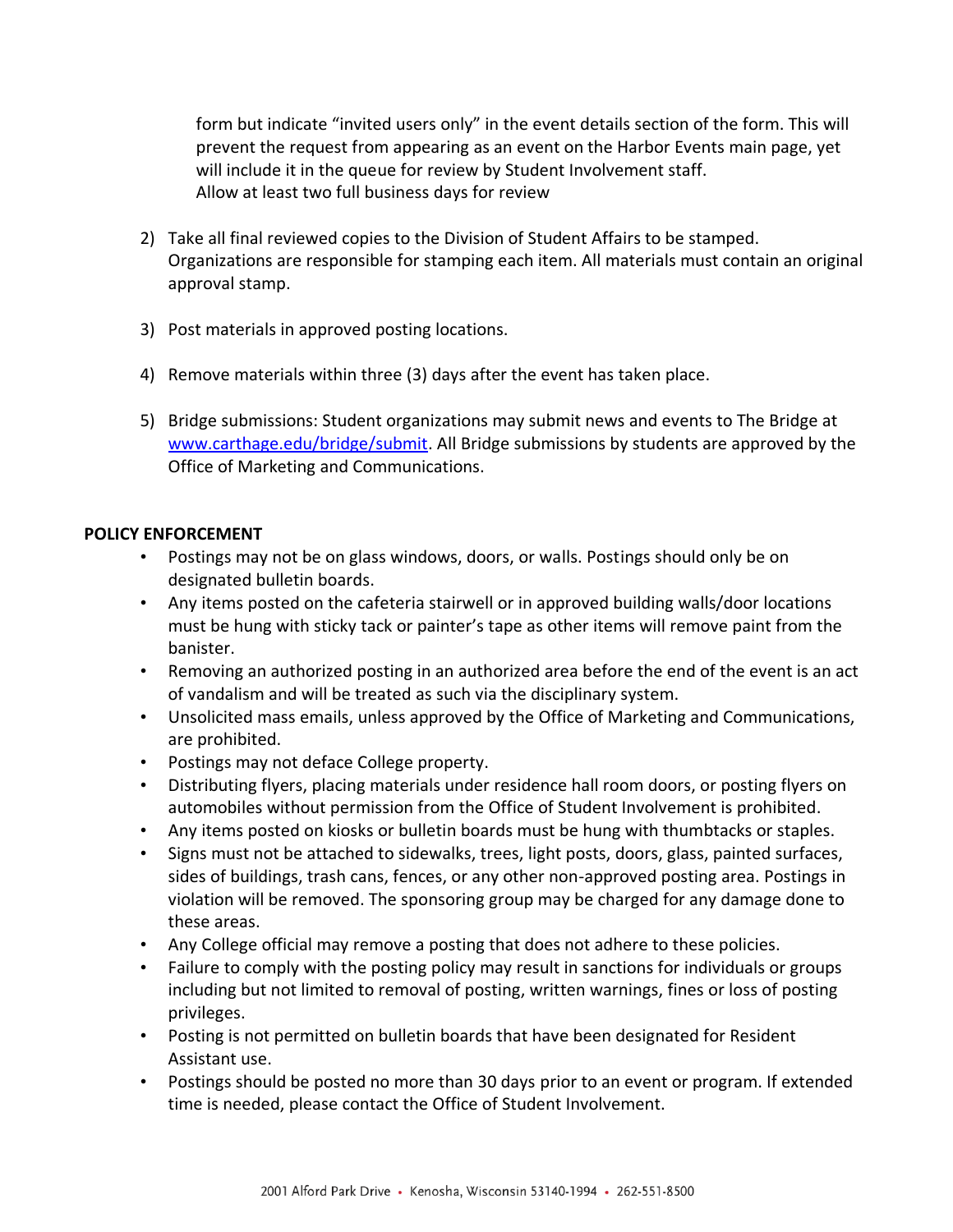#### **CHALKING**

- Chalking may be utilized for promotion of events.
- Use only water-soluble chalk. No spray chalk, semi-permanent or permanent materials may be used.
- Chalking is permitted only on concrete and non-brick sidewalks that can be directly washed by rain. The chalking must be on a walkable surface not covered by an overhang.
- Chalking is not permitted on buildings, streets or other outdoor surfaces.
- Overwriting, erasing, defacing, or altering the chalking of another person or organization is prohibited.
- Chalking for event promotion is approved by the Office of Student Involvement through [The](https://harbor.carthage.edu/)  [Harbor.](https://harbor.carthage.edu/)
- Chalking of the approved area may only take place from 8:00 a.m. to 8:00 p.m.

### **KISSING ROCK USAGE**

- The Kissing Rock may be used for event promotion.
- Painting may only occur on the actual Kissing Rock and not on grass, plantings or concrete.
- Organizations and Departments may be charged if damages are incurred.
- Painting of the Kissing Rock may only take place from 6:00am to Midnight.

#### **TEMPORARY LAWN DISPLAYS**

- The primary purpose of temporary lawn displays is to give directions, note location of events and activities, or advertise a particular event.
- Displays, messages, and awareness campaigns may use temporary signage. This includes all free-standing publicity (e.g. signs, awareness flags, ground stakes, etc).
- Temporary lawn displays may need to be removed for maintenance or other facilitiesrelated projects.
- Contact Buildings and Grounds Department for approval and reserve lawn space on [Ad Astra.](https://www.aaiscloud.com/CarthageC/Default.aspx)

| <b>Residence Hall</b>       | <b>Locations</b> | <b>Total # of Posters Needed</b> |
|-----------------------------|------------------|----------------------------------|
| <b>Denhart Hall</b>         | <b>Basement</b>  | 11                               |
|                             | Each wing        |                                  |
|                             | North Entrance   |                                  |
| Johnson Hall                | Lobby            | 10                               |
|                             | <b>Basement</b>  |                                  |
|                             | Each wing        |                                  |
| Madrigrano Family Residence | Lobby            | 9                                |
| Hall                        | Each wing        |                                  |
| <b>Tarble Hall</b>          | Lobby            | 10                               |
|                             | Each wing        |                                  |

#### **APPROVED POSTING LOCATIONS FOR POSTERS**